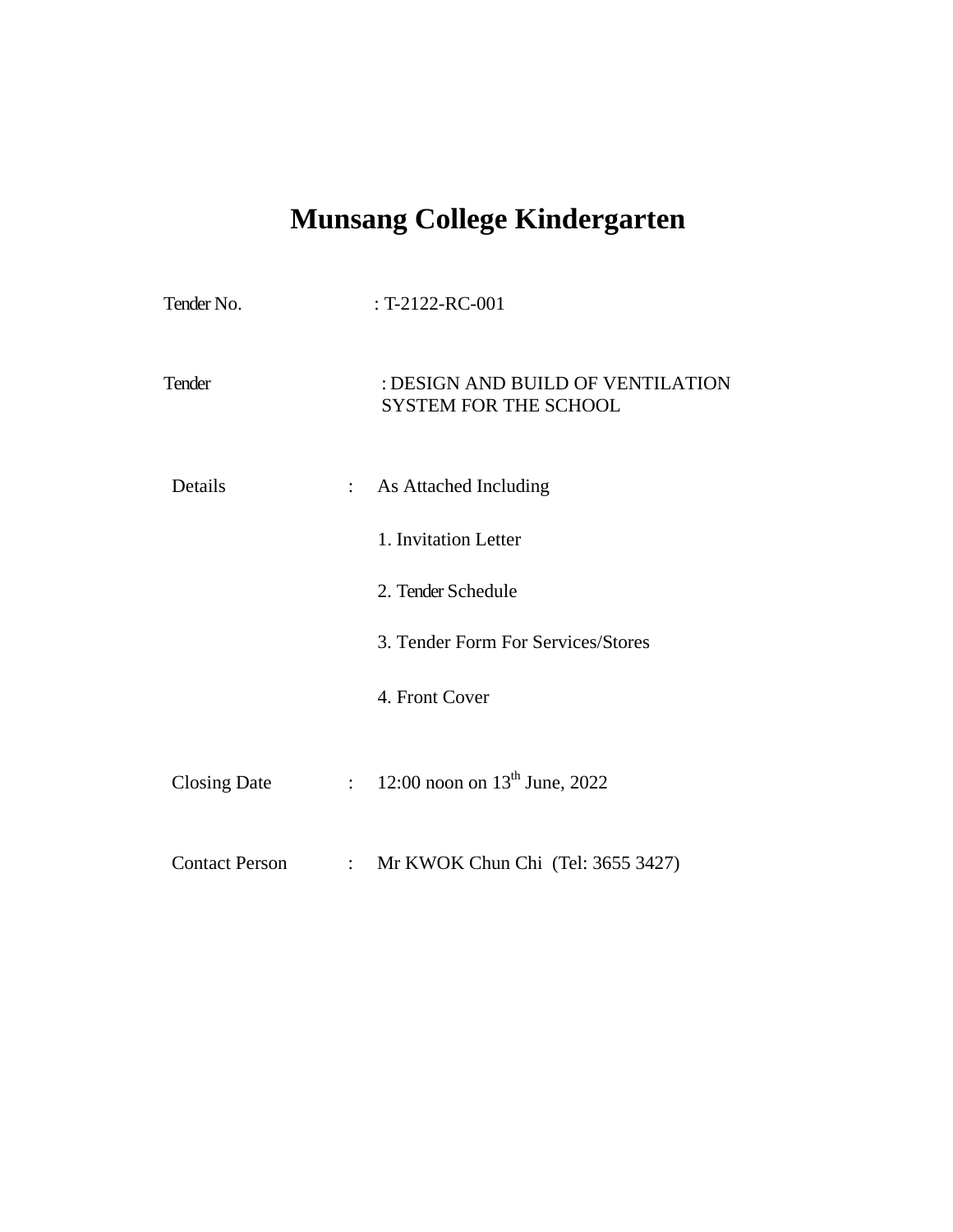School Ref. No: T-2122-RC-001

For Reference Only

24th May, 2022

Dear Sir/ Madam,

### INVITATION TO TENDER TENDER FOR DESIGN AND BUILD OF VENTILATION SYSTEM FOR THE SCHOOL

You are invited to tender for design and build of ventilation system for the school as specified in the enclosed tender schedule. If you are not prepared to accept a partial order, please state this clearly on the tender schedule.

Your sealed tender, in duplicate, with a copy of valid business registration certificate of your company, should have the attached label adhered and delivered by hand or by registered mail to the Principal, Munsang College Kindergarten, 8 Dumbarton Road, Kowloon City, Kowloon. It must arrive not later than 12:00 noon on 13<sup>th</sup> June, 2022. Late tenders will not be accepted.

Your tender will remain open for 90 days from the above closing date, and you may consider your tender to be unsuccessful if no order is placed with you within these 90 days. You are requested to note that unless Part II of the tender form is completed, the tender will not be considered.

A school site visit is scheduled for 30<sup>th</sup> May, 2022 (Monday) at 12:30 p.m. on our Administration Centre.

The school will reserve the right to accept the whole or part of the offer received at quoted rates.

If you are unable or do not wish to quote, it would be appreciated if you return this letter and the tender forms with reason to the above address at your earliest convenience.

Yours sincerely,

Dr. Gladys CHEUNG Principal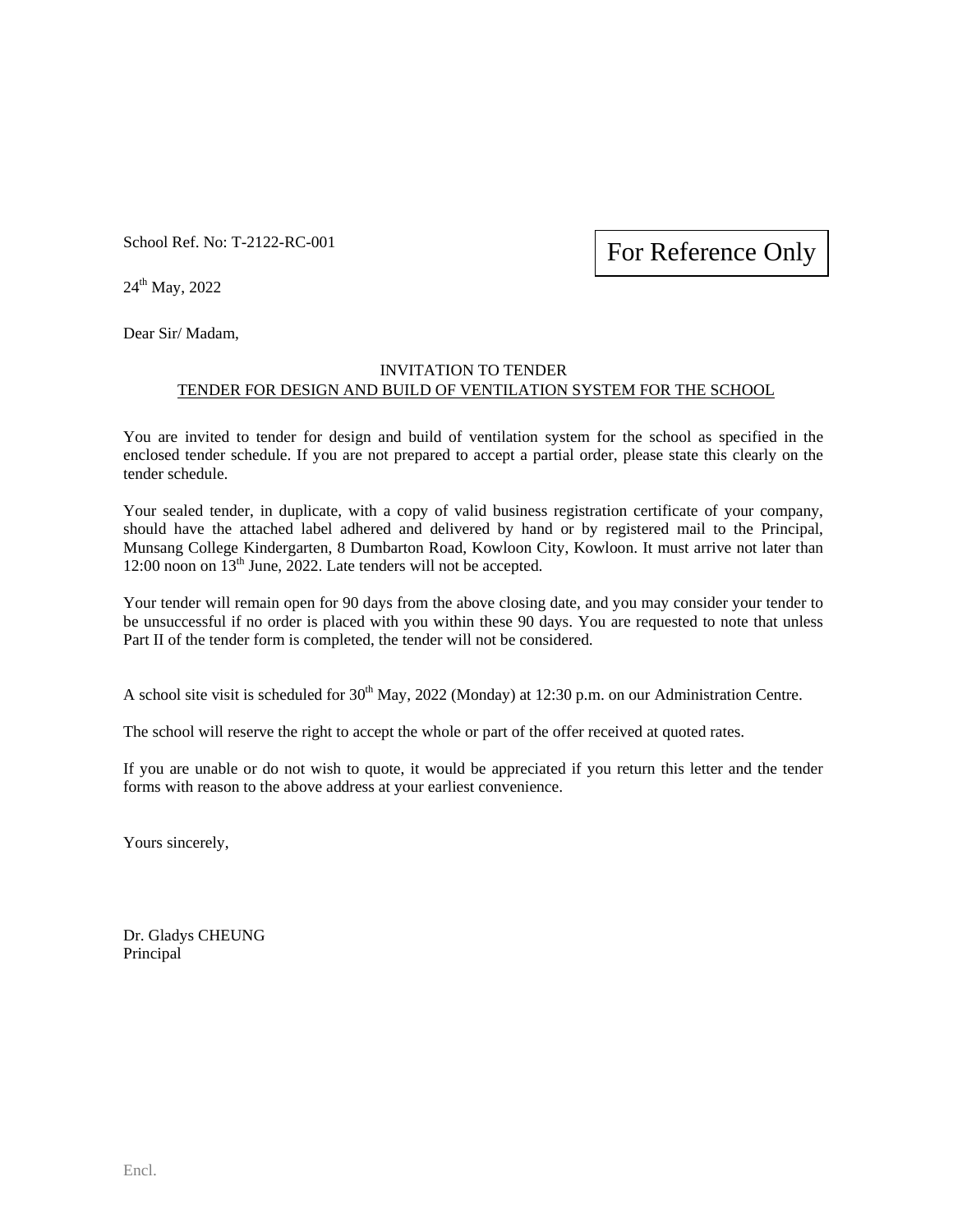### TENDER FOR DESIGN AND BUILD OF VENTILATION SYSTEM FOR THE SCHOOL

Name and Address of School: Munsang College Kindergarten

8 Dumbarton Road, Kowloon City, Kowloon

School Ref. No.: T-2122-RC-001

Tender Closing Date and Time: 12:00 noon on 13<sup>th</sup> June, 2022

### PART I

The undersigned hereby offers to supply all or any part of the items described in the tender schedule attached with the delivery term quoted therein against the date of a firm order placed by the school at the price or the prices quoted in the tender schedule free of all other charges and in accordance with any specifications provided by the schools. In so doing, the undersigned acknowledges that all items not otherwise specified shall be in accordance with British Standard specifications where such exist; tenders shall REMAIN OPEN FOR 90 DAYS after the Closing Date; and the school is not bound to accept the lowest or any tender and reserves the right to accept all or any part of any tender within the period during which the tenders remains open. The undersigned also warrants that his Company's Business Registration and Employees' Compensation Insurance Policy are currently in force and that the items which his Company offers to supply do not to his knowledge infringe any patents.

### **PART II**

### RECONFIRMATION OF TENDER VALIDITY

With reference to Part I of this tender document, it is reconfirmed that the validity of tender offered by this company remains open for 90 days from  $13<sup>th</sup>$  June, 2022.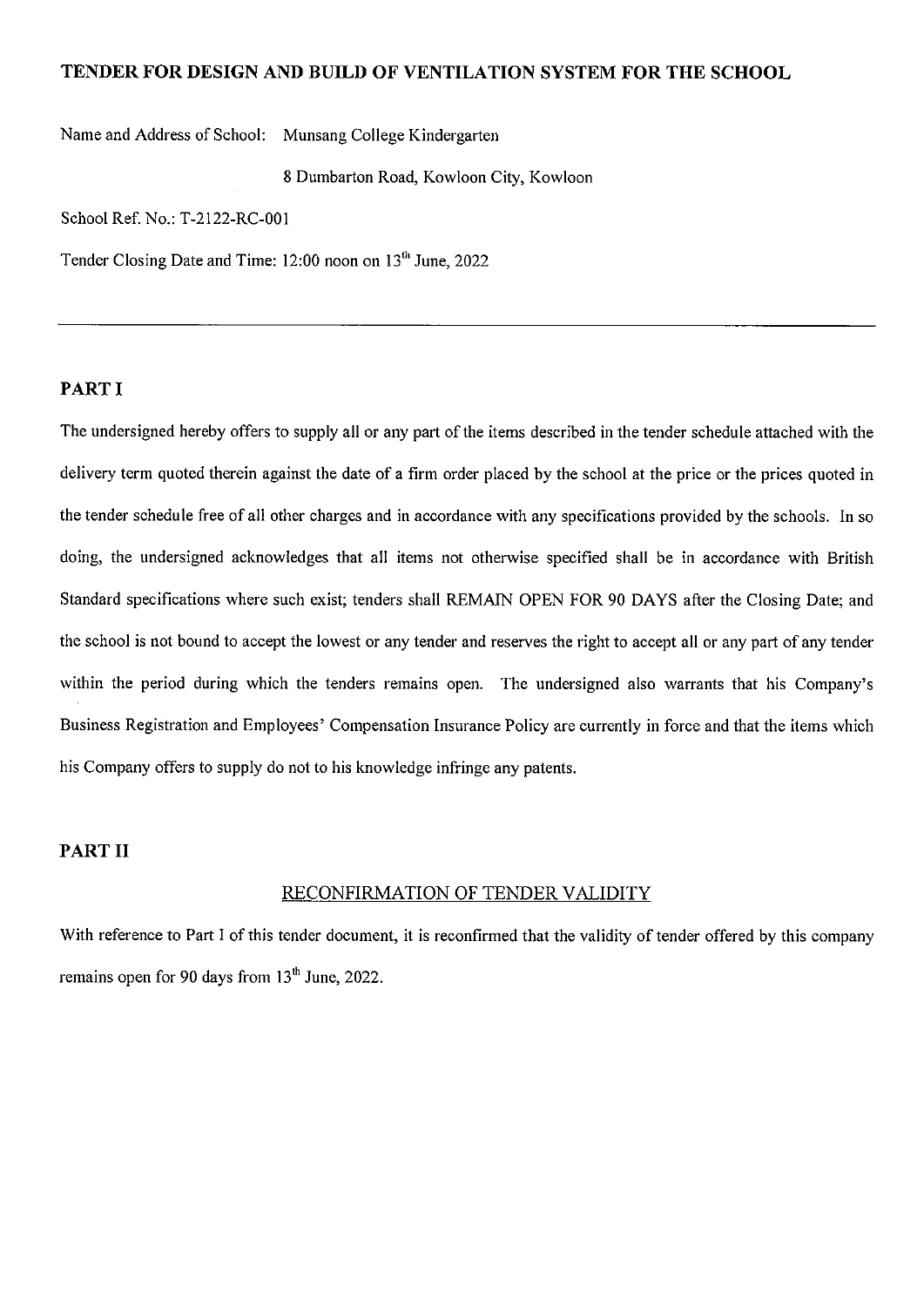The undersigned also agrees to accept the fact that once the validity of tender is reconfirmed, the pre-printed clause specified in the Company's tender forms in regard to this nature shall NOT apply.

| (State official position, e.g. Director, Manager, Secretary, etc.) |  |
|--------------------------------------------------------------------|--|
|                                                                    |  |
| Duly authorized to sign tenders for and on behalf of :-            |  |
|                                                                    |  |
|                                                                    |  |
|                                                                    |  |
|                                                                    |  |
|                                                                    |  |
|                                                                    |  |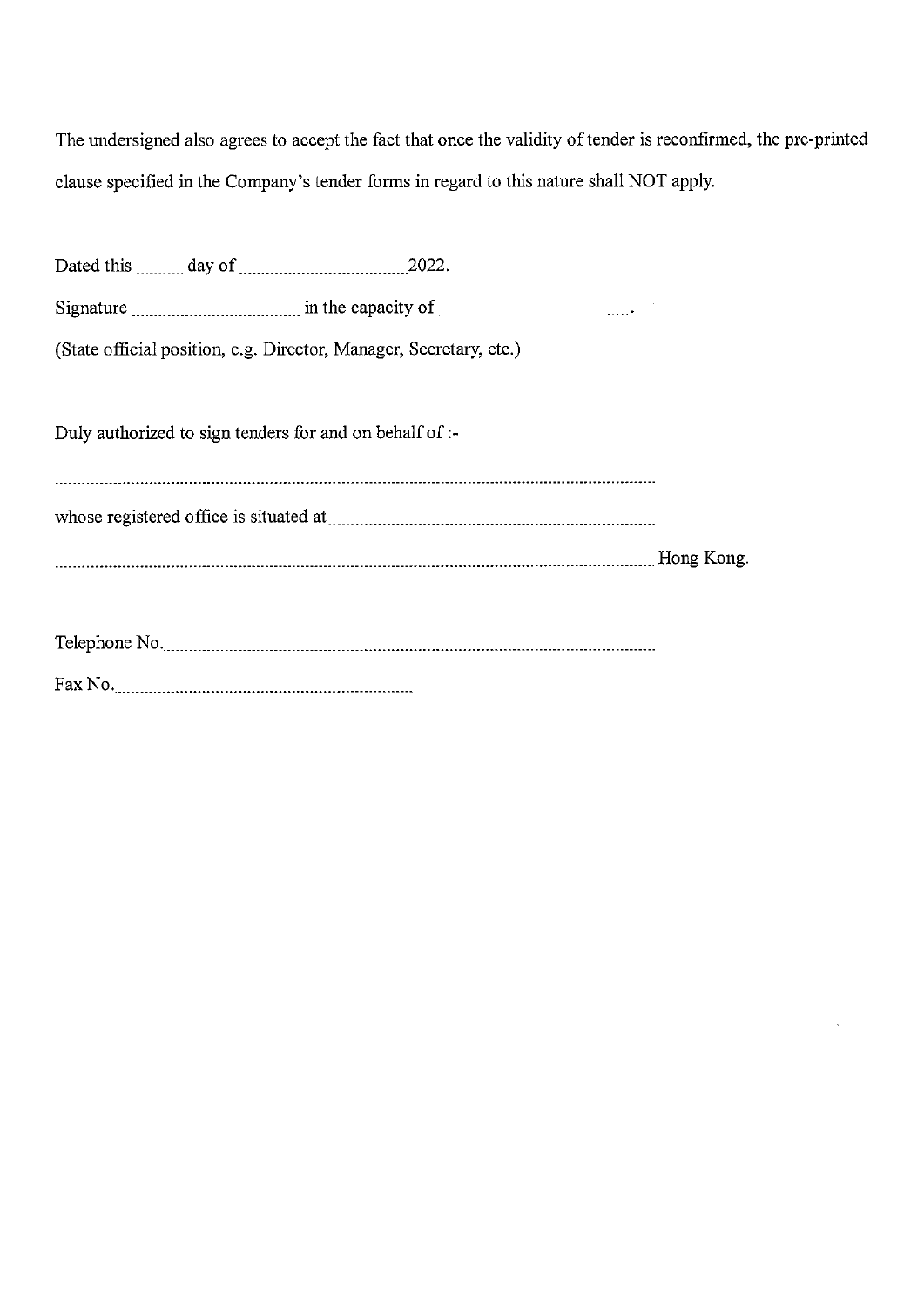### Munsang College Kindergarten

### Tender for Design and Build of Ventilation System for the School

Brief:

The purpose of this exercise is to prepare the existing ventilation assessment report and improvement proposal plans for the School, including 15 classrooms at A105-106, A201-207  $\&$ A301-306, a staff room at A107-108, a multi-purpose room at F301, a library at F201, 2 Music rooms at A307 & F202, and four toilet blocks on Block A & F, for kindergarten education (floor plans as attached). Also, the contractors make a preliminary cost estimate with specifications for the actual supply, installation, and fitting out works (if applicable).

To start with the ventilation assessment and design process, please kindly note that the following tentative service specifications are the basic requirements for your reference. The contractors have to meet all requirements. Also, we would arrange a school site visit with contractors to understand the user's requirements better and scheduled on 30th May 2022 (Monday) at 12:30 p.m.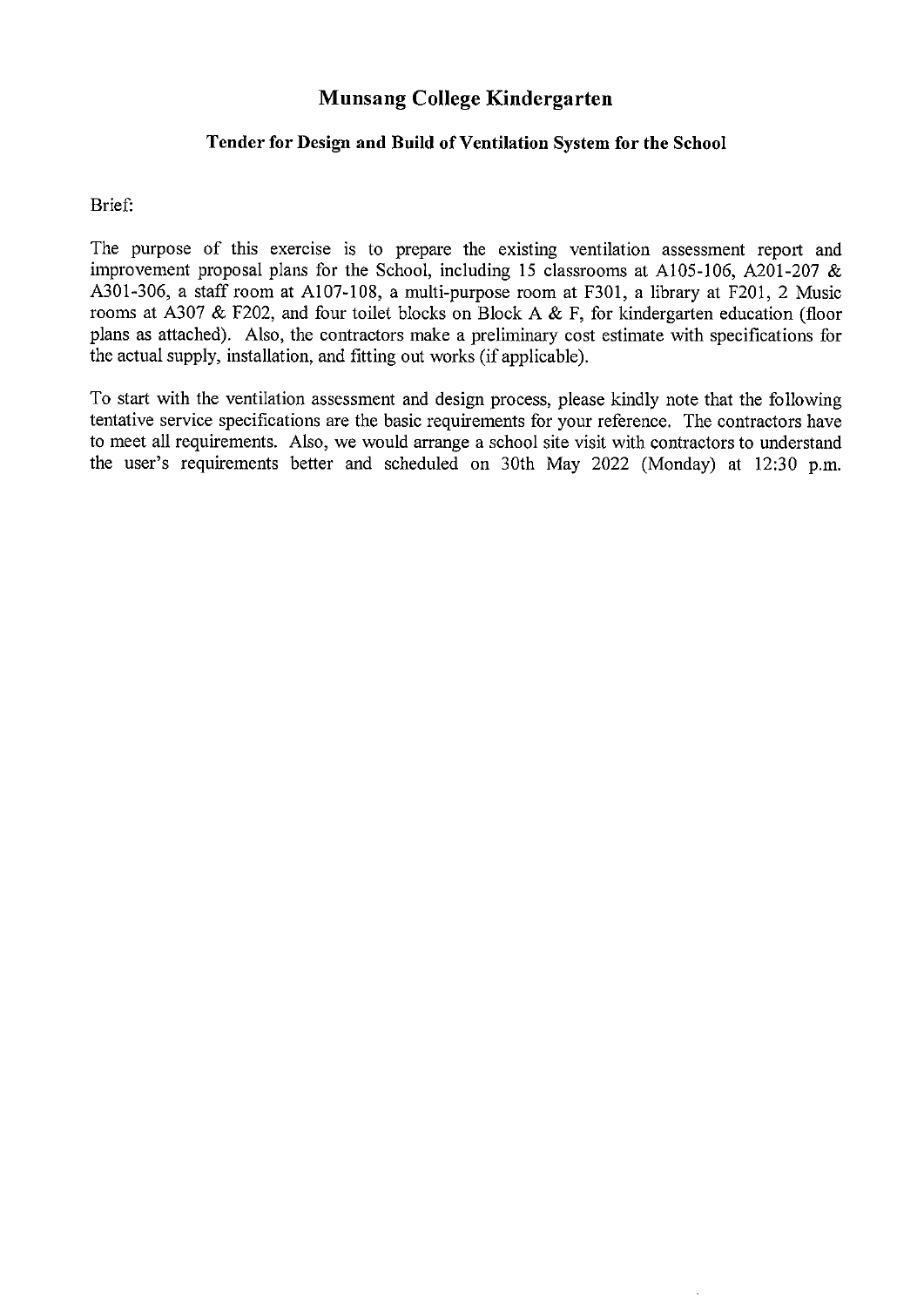## Munsang College Kindergarten Limited

## Tender Schedule for Design and Build of Ventilation System for the School

|                    |                                                                                                                                                                                                                                                                                                                                                                                                                                                                                                                                                                                                                                                                                                                                                                                                                                                                                                                                                                                                                                                                                                                                                                                                                                                                | (Columns 4, 5 and 6 to be completed by supplier) |                               |                                  |                            |
|--------------------|----------------------------------------------------------------------------------------------------------------------------------------------------------------------------------------------------------------------------------------------------------------------------------------------------------------------------------------------------------------------------------------------------------------------------------------------------------------------------------------------------------------------------------------------------------------------------------------------------------------------------------------------------------------------------------------------------------------------------------------------------------------------------------------------------------------------------------------------------------------------------------------------------------------------------------------------------------------------------------------------------------------------------------------------------------------------------------------------------------------------------------------------------------------------------------------------------------------------------------------------------------------|--------------------------------------------------|-------------------------------|----------------------------------|----------------------------|
| (1)<br>Item<br>No. | (2)<br><b>Description / Specification</b>                                                                                                                                                                                                                                                                                                                                                                                                                                                                                                                                                                                                                                                                                                                                                                                                                                                                                                                                                                                                                                                                                                                                                                                                                      | (3)<br>Quantity<br>Required                      | (4)<br>Unit<br>Rate<br>(HK\$) | (5)<br>Total<br>Amount<br>(HK\$) | (6)<br>Delivery<br>Offered |
| 001                | Provision of Ventilation Assessment Services for the School<br>Compliance with the standards and requirements for<br>Kindergarten (as attached)<br>15 Classrooms (A105-106, A201-207, A301-<br>306)<br>2 Music rooms (F202, A307)<br>Б<br>Library (F201)<br>ш<br>Staff Room (A107-108)<br>П<br>Multi-purpose room (F301)<br>п<br>4 Toilet Blocks (From G/F to 3/F of Block A and<br>п<br>3/F of Block F)                                                                                                                                                                                                                                                                                                                                                                                                                                                                                                                                                                                                                                                                                                                                                                                                                                                       | 1Job                                             |                               |                                  |                            |
| 002                | Proposed Design, Supply, Installation, and Replacement<br>of Ventilation System for Classrooms of A105-106,<br>A201-207, and A301-306<br>Mechanical Ventilation System has to include but not<br>limited to consider the following criteria:<br>Design and Build a qualified ventilation system<br>for Kindergarten;<br>Design drawings for ventilation installations shall<br>ш<br>be submitted to related government departments;<br>Location and cooling capacity of each existing<br>ш<br>air conditioning unit shall be indicated;<br>Location mode of operation (intake or exhaust)<br>ш<br>of each ventilation fan shall be indicated;<br>the Fan size and air handling capacity (Vs) of<br>$\blacksquare$<br>each ventilation fan shall be shown;<br>Fresh air supply quantity and air exchange rate<br>ш<br>calculations for each area normally occupied by<br>students and teachers (e.g. classroom, children<br>toilet, etc.) shall be provided to demonstrate<br>compliance with the standards and requirements<br>for kindergarten.<br>The fresh/exhaust air quantity at each air<br>ш<br>duct/louver/grille, if applicable, shall be shown;<br>Provision shall be allowed in the fresh/exhaust<br>ш<br>air duct for measurement of airflow rate; | 15 Rooms                                         |                               |                                  |                            |
|                    | Compliance with all standards for kindergartens<br>ш<br>as attached.                                                                                                                                                                                                                                                                                                                                                                                                                                                                                                                                                                                                                                                                                                                                                                                                                                                                                                                                                                                                                                                                                                                                                                                           |                                                  |                               |                                  |                            |

(Columns 4, 5 and 6 to be completed by supplier)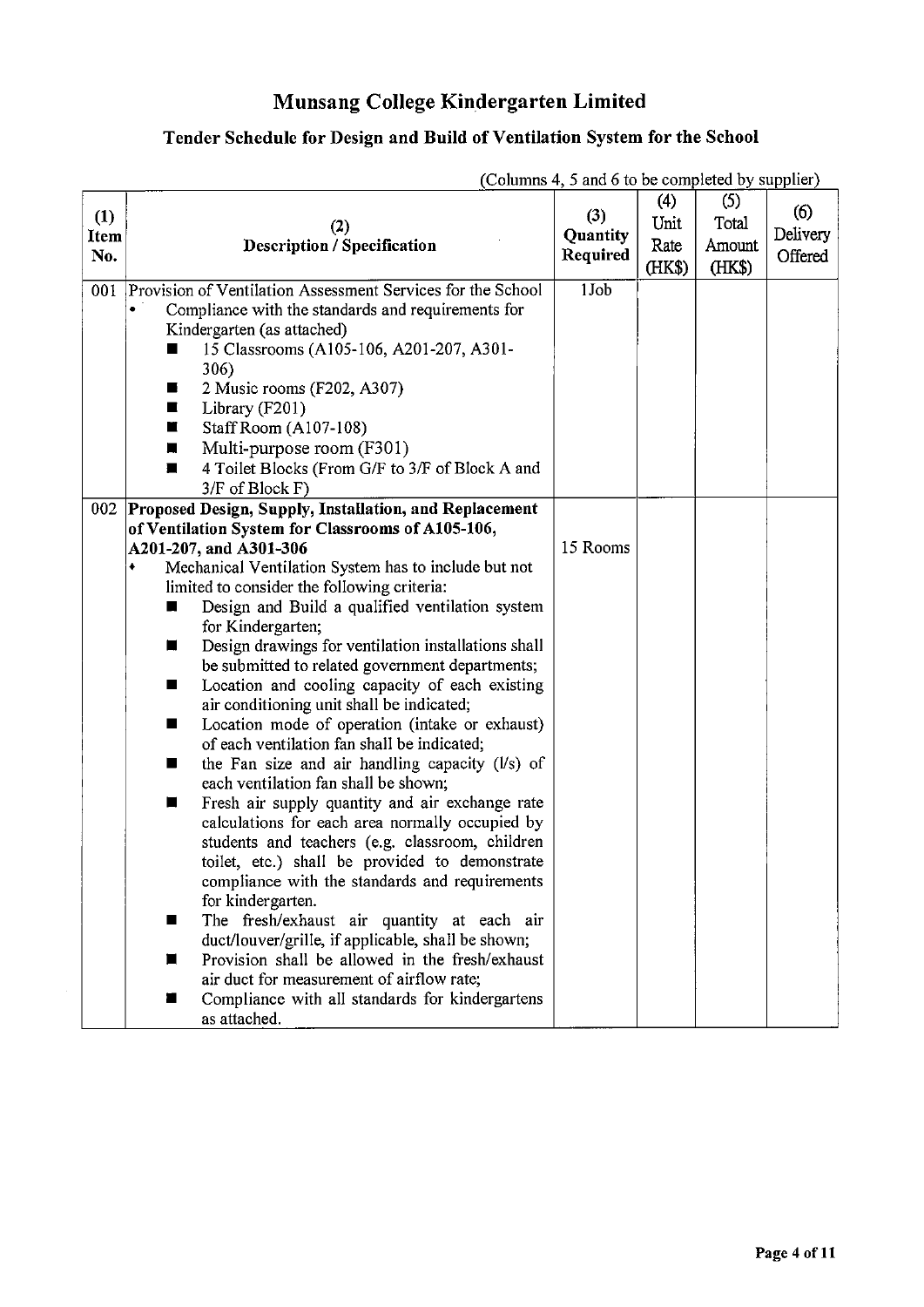| 003 | Proposed Design, Supply, Installation, and Replacement           |           |  |  |
|-----|------------------------------------------------------------------|-----------|--|--|
|     | of Ventilation System for Special Rooms of A107-108,             |           |  |  |
|     | A307, F201-202 and F301 (Optional Item)                          | 5 Rooms   |  |  |
|     |                                                                  |           |  |  |
|     | Mechanical Ventilation System has to include but not             |           |  |  |
|     | limited to consider the following criteria:                      |           |  |  |
|     | Design and Build a qualified ventilation system                  |           |  |  |
|     | for Kindergarten;                                                |           |  |  |
|     | Design drawings for ventilation installations shall<br>ш         |           |  |  |
|     | be submitted to related government departments;                  |           |  |  |
|     | Location and cooling capacity of each existing<br>ш              |           |  |  |
|     | air conditioning unit shall be indicated;                        |           |  |  |
|     | Location mode of operation (intake or exhaust)<br>$\blacksquare$ |           |  |  |
|     | of each ventilation fan shall be indicated;                      |           |  |  |
|     | the Fan size and air handling capacity (l/s) of<br>■             |           |  |  |
|     | each ventilation fan shall be shown;                             |           |  |  |
|     | Fresh air supply quantity and air exchange rate<br>ш             |           |  |  |
|     | calculations for each area normally occupied by                  |           |  |  |
|     | students and teachers (e.g. classroom, children                  |           |  |  |
|     | toilet, etc.) shall be provided to demonstrate                   |           |  |  |
|     | compliance with the standards and requirements                   |           |  |  |
|     | for kindergarten.                                                |           |  |  |
|     | The fresh/exhaust air quantity at each air<br>■                  |           |  |  |
|     | duct/louver/grille, if applicable, shall be shown;               |           |  |  |
|     | Provision shall be allowed in the fresh/exhaust<br>ш             |           |  |  |
|     | air duct for measurement of airflow rate;                        |           |  |  |
|     | Compliance with all standards for kindergartens                  |           |  |  |
|     | as attached.                                                     |           |  |  |
| 004 | Proposed Design, Supply, Installation, and Replacement           |           |  |  |
|     | of Ventilation System for Toilets at G/F to 3/F of Block         |           |  |  |
|     | A and 3/F of Block F (Optional Item)                             | 4 Toilets |  |  |
|     | Mechanical Ventilation System has to include but not             |           |  |  |
|     | limited to consider the following criteria:                      |           |  |  |
|     | Design and Build a qualified ventilation system                  |           |  |  |
|     | for Kindergarten;                                                |           |  |  |
|     | Design drawings for ventilation installations shall<br>ш         |           |  |  |
|     | be submitted to related government departments;                  |           |  |  |
|     | Location and cooling capacity of each existing<br>ш              |           |  |  |
|     | air conditioning unit shall be indicated;                        |           |  |  |
|     | Location mode of operation (intake or exhaust)<br>ш              |           |  |  |
|     | of each ventilation fan shall be indicated;                      |           |  |  |
|     | the Fan size and air handling capacity $(Vs)$ of<br>ш            |           |  |  |
|     | each ventilation fan shall be shown;                             |           |  |  |
|     | Fresh air supply quantity and air exchange rate                  |           |  |  |
|     | calculations for each area normally occupied by                  |           |  |  |
|     | students and teachers (e.g. classroom, children                  |           |  |  |
|     | toilet, etc.) shall be provided to demonstrate                   |           |  |  |
|     | compliance with the standards and requirements                   |           |  |  |
|     | for kindergarten.                                                |           |  |  |
|     | The fresh/exhaust air quantity at each air<br>ш                  |           |  |  |
|     | duct/louver/grille, if applicable, shall be shown;               |           |  |  |
|     | Provision shall be allowed in the fresh/exhaust                  |           |  |  |
|     | air duct for measurement of airflow rate;                        |           |  |  |
|     |                                                                  |           |  |  |
|     | Compliance with all standards for kindergartens<br>ш             |           |  |  |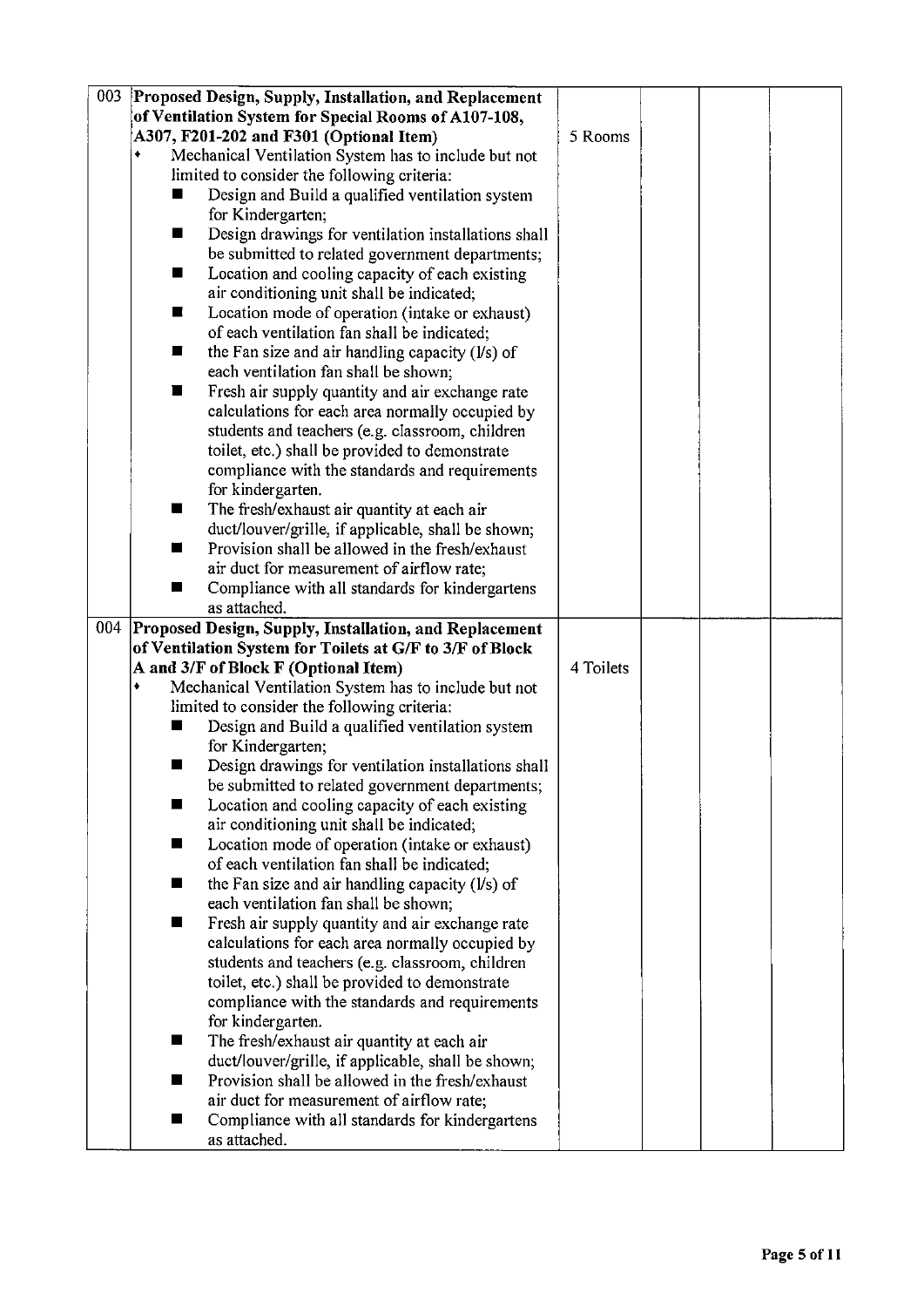| 005 Ventilation Air and Fresh Air Measurement Reports for the |       |  |  |
|---------------------------------------------------------------|-------|--|--|
| School                                                        | 1 Job |  |  |
| Completion of installation and testing of the whole           |       |  |  |
| system                                                        |       |  |  |
| Submit the measurement report for the School,<br>٠            |       |  |  |
| including but not limited to Test report, Calculation         |       |  |  |
| and As-fitted drawing(s).                                     |       |  |  |
| 006 Others:                                                   |       |  |  |
| The main contractor is requested to take appropriate          |       |  |  |
| insurance policies to cover the work as well as their         |       |  |  |
| staff or Third Party Liability (at least HK\$10millions)      |       |  |  |
| and submitted a copy of cover note to the school              |       |  |  |
| before the work commence;                                     | 1 Job |  |  |
| Other items required by the contractor (please specify)       | 1 Lot |  |  |

We/I understand that if we/I fail to supply the services as offered in our/my tender upon accepting school's order, we are/I am prepared to pay the price difference to the school if such stores are obtained from elsewhere.

| Name of Tenderer:          |
|----------------------------|
| Signature of Person        |
| authorized to sign Tender: |
| Date:                      |
|                            |



 $\bar{1}$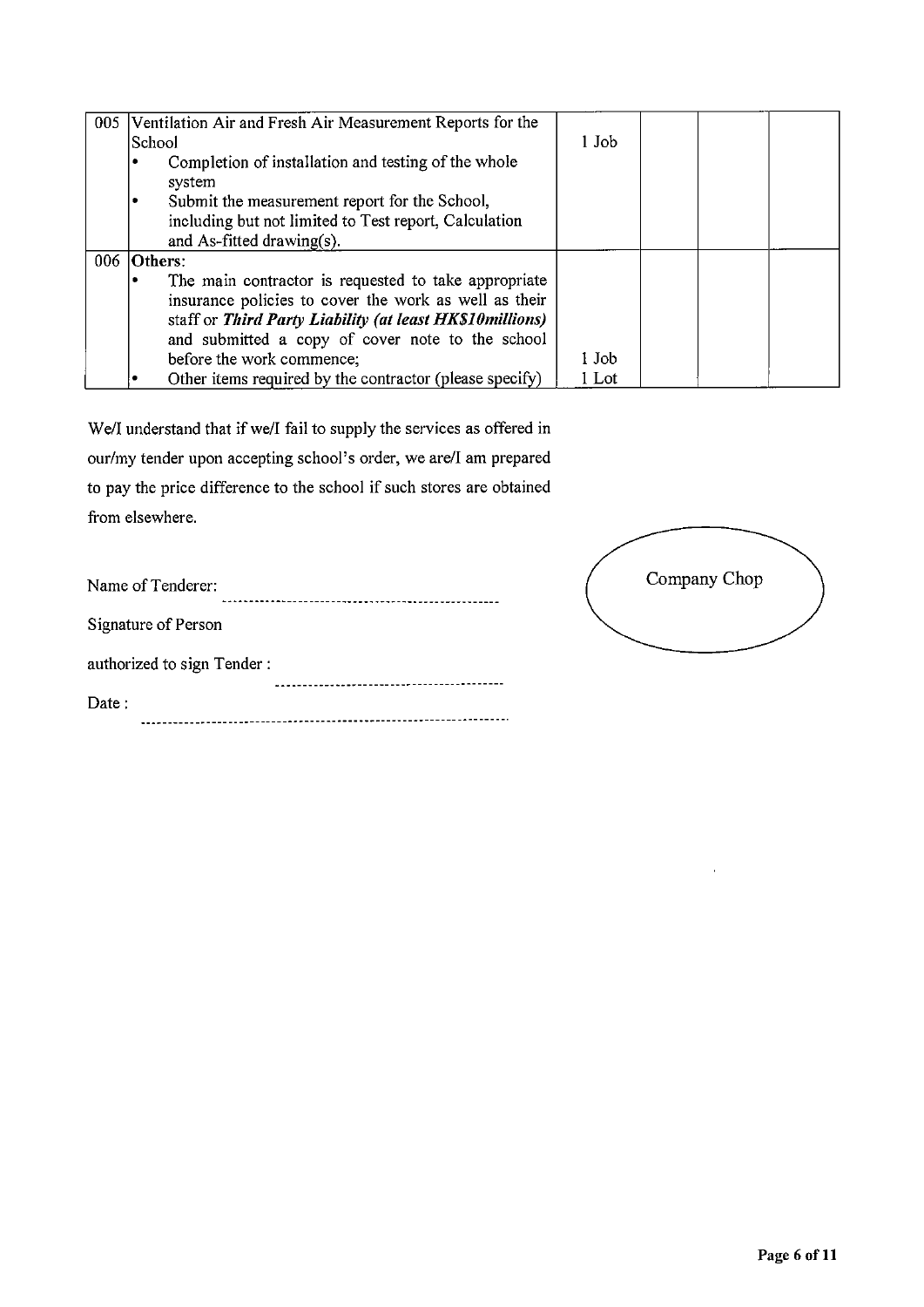### **Service Specifications**

#### Notes: (a) Contractor shall note that all the service specifications are essential requirements.

 $(b)$ Contractor shall provide documentary evidence thereto wherever requested in the Service Specifications to show compliance of their offered ventilation assessment services with all the requirements.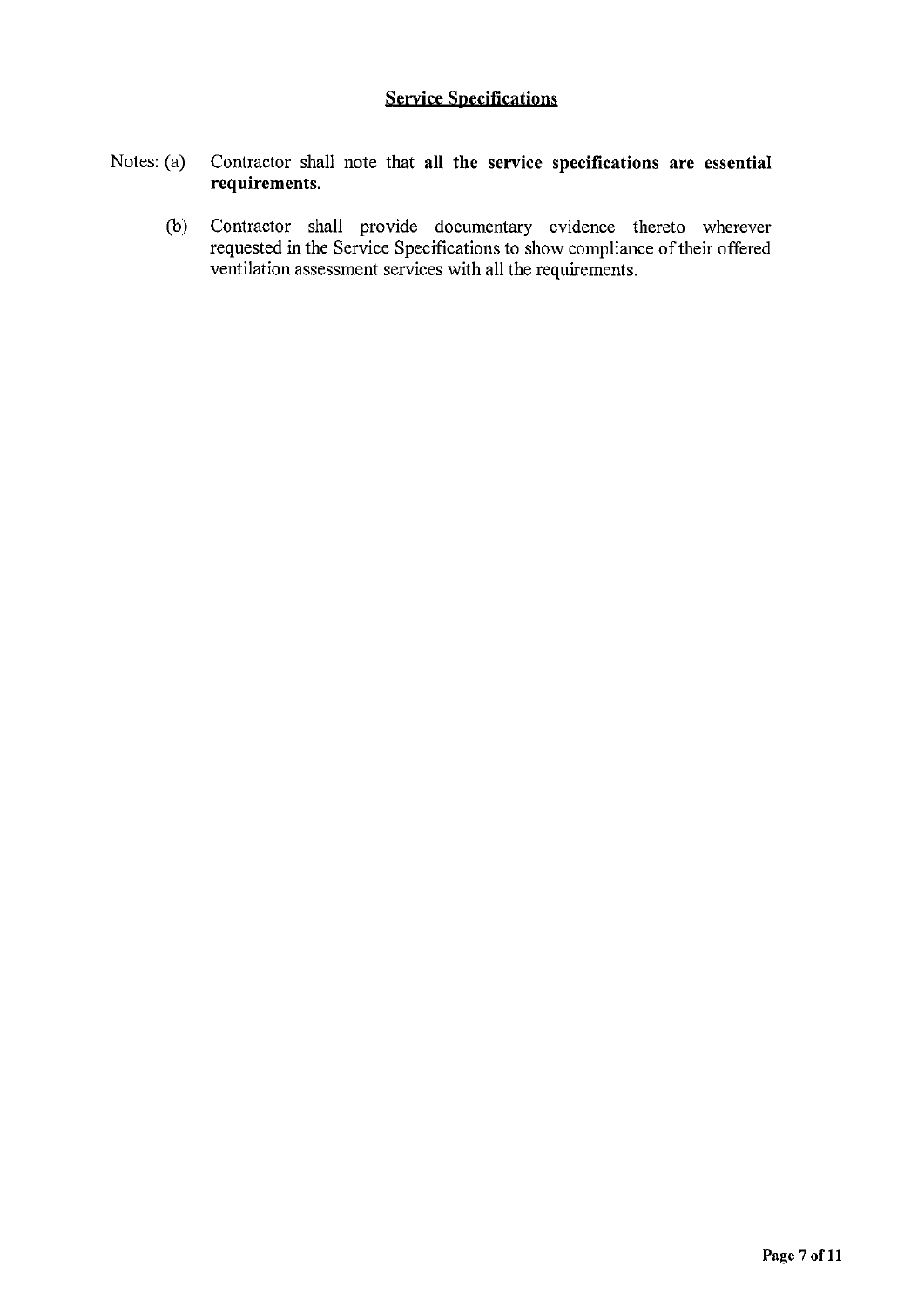#### $1.$ General

#### $1.1.$ Introduction

The COVID-19 variant is spreading in Hong Kong and may worsen the epidemic situation. The School Management Council to ensure the ventilation situation of school is satisfactory, the school is required to review the ventilation in the premises and purchase and install or replace exhaust fans, or even with installation of air purifiers to improve the ventilation as necessary.

#### $1.2.$ Scope of Services

1.2.1. This Service Specifications sets out the criteria for provision of services to school in accordance with the below guiding principle.

| <b>Items</b>                                                               | <b>Suggested Standard</b>                                                        |
|----------------------------------------------------------------------------|----------------------------------------------------------------------------------|
| Fresh Air Supply<br>at occupied space <sup>1</sup>                         | 6 Air Change per Hour in enclosed rooms or<br>10 L/s/person whichever is greater |
| Distance between fresh<br>air intake and other<br>sources of contamination | 5m                                                                               |
| Air Flow Pattern                                                           | Maintain the air flow direction from clean<br>zones to dirty zones               |
| <b>Toilet Ventilation</b>                                                  | 15 Air Change per Hour (Exhaust)                                                 |

Note:

1. This fresh air requirement should cover all occupied space, including but not limited to classrooms, function rooms, staff rooms and play area. The number of persons per room shall follows the permitted accommodation, if any.

- 1.2.2. Reference should also be made to the relevant guidelines (including supplement to guidelines if any) / regulations related to ventilation as set out by the Department of Health, Buildings Department and Fire Services Department.
- 1.2.3. The contractor shall provide a report on the ventilation assessment findings and the shortcomings of ventilation system based on the guiding principle stated in Clause 1.2.1.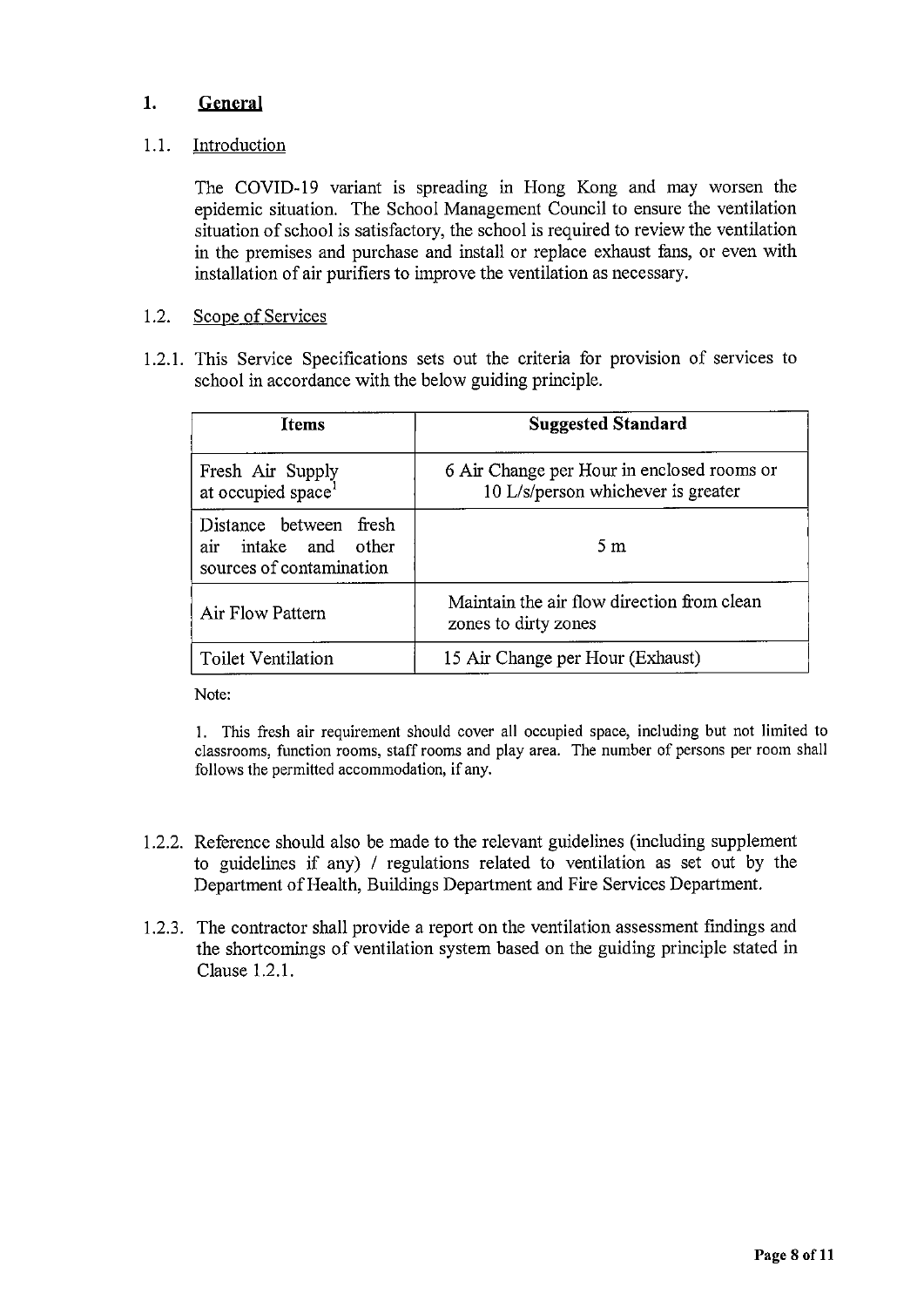#### $2.$ **Ventilation Assessment Services**

### 2.1. Collection of Operation Data

- 2.1.1. The contractor shall collect information on operation and technical characteristics of the ventilation system of the school. The collection method shall include, but not limited to, site visits, interviews, surveys, and reviews on building layouts, drawings, schematic diagrams, operation and maintenance records.
- 2.1.2. The operation data of the ventilation system shall include, but not limited to, the following items:
	- $(i)$ Opening days and hours of ventilation system;
	- $(ii)$ Estimated internal floor areas and number of individual rooms;
	- $(iii)$ Records on all ventilation system installations as far as reasonably practicable;
	- $(iv)$ Equipment list of ventilation system and operation and maintenance status; and
	- $(v)$ Ventilation performance in accordance with the guiding principle as stated in Clause 1.2.1 under natural ventilation or mechanical ventilation including air-conditioning or any mixed mode of natural and mechanical ventilation.
- 2.1.3. The contractor shall bear any cost to collect and retrieve operation data from the building management system or similar system(s), with no additional cost to the School.
- 2.1.4. If some of the building data are not available, the contractor shall conduct measurement at representative instants and intervals in order to reasonably predict the operation data with no additional cost to the School.

### 2.2. Site Inspection

- 2.2.1. The contractor shall study the collected building data and conduct site inspections as far as practicable according to the guiding principle as stated in Clause 1.2.1.
- 2.2.2. The site inspection shall include, but not limited to, verification of equipment data, air flow  $(L/s)$  measurement, and visual inspection of the ventilation system.
- 2.2.3. The contractor shall identify any abnormalities of the ventilation system installations and take photo record of any abnormalities found. The contractor shall also examine their effects according to the guiding principle as stated in Clause 1.2.1.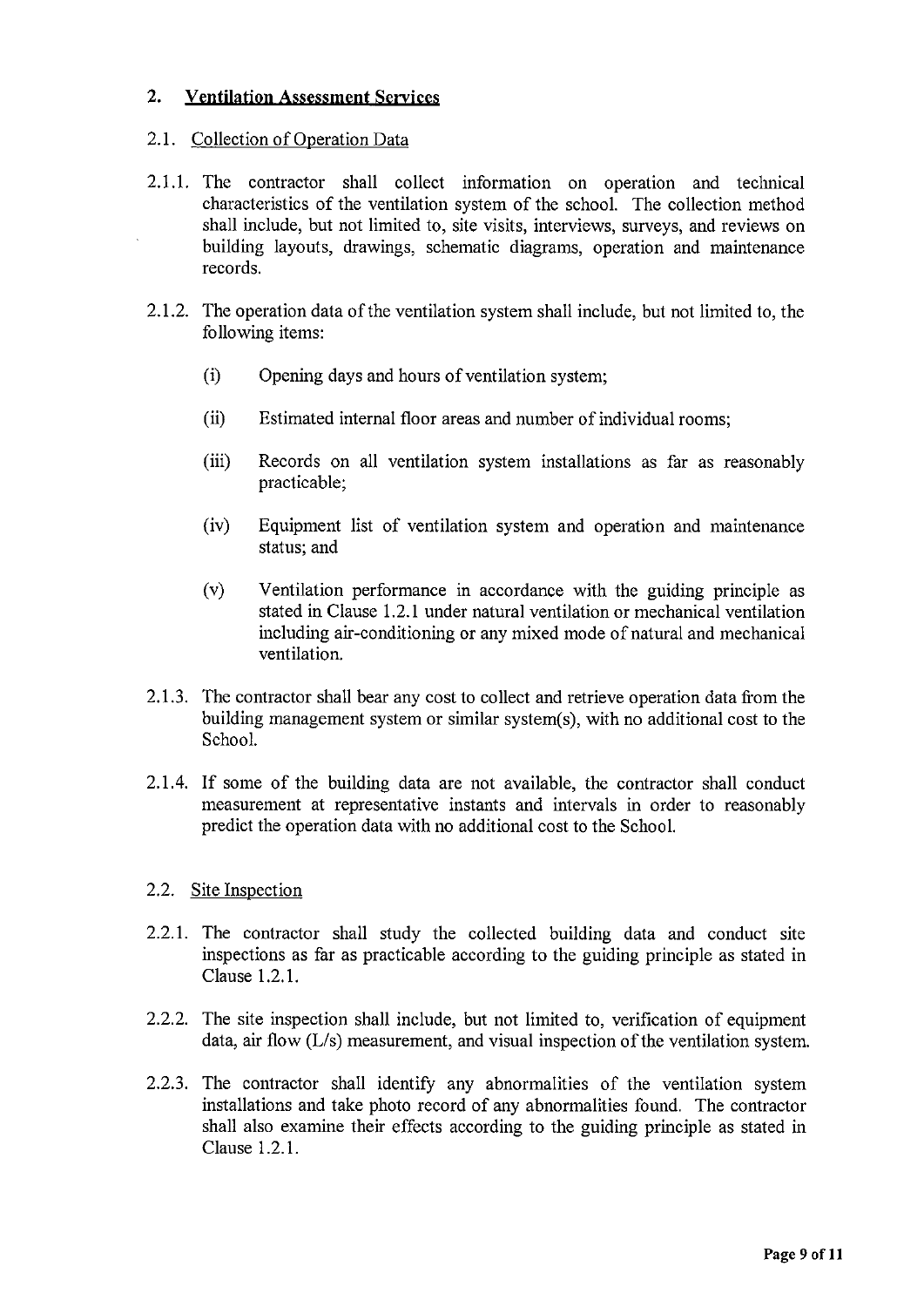### 2.3. Analysis and Recommendations

- 2.3.1. With the analysis of site inspection result, the contractor shall be able to advise the School and the School Sponsoring Body (SSB) / School Management Committee (SMC) of the school concerned of the followings: -
	- Condition of the existing ventilation system;
	- Fresh air supply status to different student areas in the school;
	- Air change rate of specified area;
	- Dead air zone / area:
	- Distance between fresh air intake and other sources of contamination; and
	- Proposed types and numbers of exhaust fans, or even air purifier and to augment the ventilation for infection control.
- 2.3.2. For each item mentioned in Clause 2.3.1, the contractor shall provide the root cause and propose a remedial action plan with illustration of drawings and photos, which include a short-term modification/housekeeping proposal and a long-term improvement action plan, if necessary.
- 2.4. Number of Ventilation Assessment Services Provided
- 2.4.1. The contractor shall conduct at least one full ventilation assessment and a follow-up visit to the school. As the exact number of the on-site visits to school may vary, the contractor shall also bear the cost of all on-site visits with no additional cost to the School.
- 2.4.2. The contractor shall visit the school and complete the first ventilation assessment (including submission of an assessment report as specified in Section 4) within 1 month upon award of contract. The follow-up visit shall be provided to the school within 1 month after the improvement measures have been put in place to check and advise the school again on the ventilation condition.

### 3. Ventilation Assessment Report

- 3.1. The contractor shall complete the ventilation assessment report in a specified form in Appendix 1 with Checklist on Ventilation System for Kindergarten as an appended annex upon the full ventilation assessment, and the Certificate on Ventilation System for Kindergarten in a specified form in Appendix 2 upon the follow-up visit, taking into account the guiding principle as stated in Clause 1.2.1 and such report shall be countersigned by the Authorized Signatory.
- 3.2. If the contractor recommends the school to procure the air purifier and/or air disinfection equipment as the remedial measures, the contractor shall be responsible to vet the model of such equipment(s) proposed by the school to ensure the specification compliance.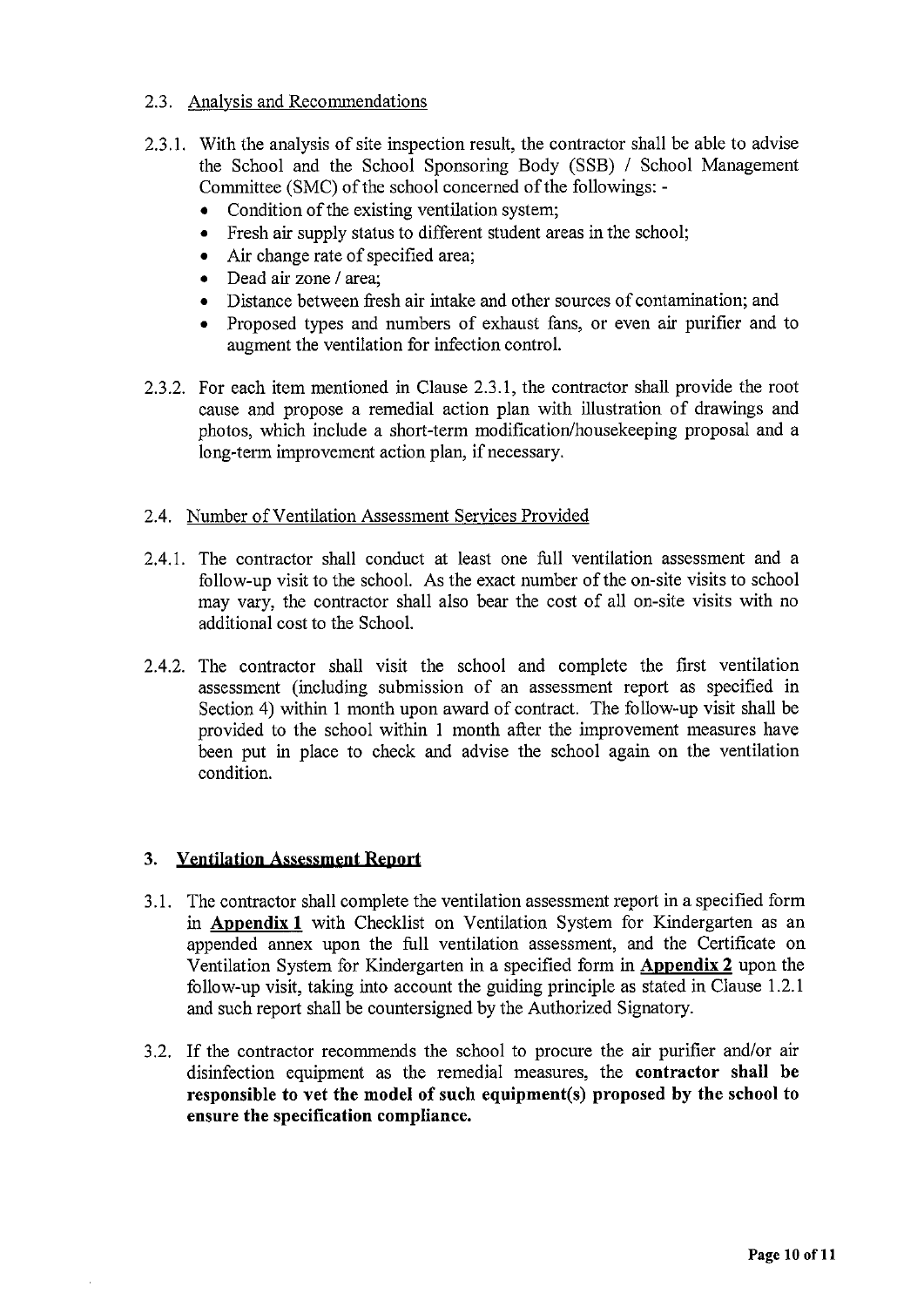### 4. Briefing on Ventilation Assessment Report

- 4.1. Upon completion of the ventilation assessment services for school, the contractor shall conduct a briefing to explain the report to the school. The presentation shall at least cover the following items:
	- $(i)$ introduction of the ventilation assessment;
	- $(ii)$ findings and results of the ventilation assessment;
	- $(iii)$ short-term proposal; and
	- $(iv)$ long-term improvement plans if necessary.
- 4.2. The presentation shall normally include questions and answers.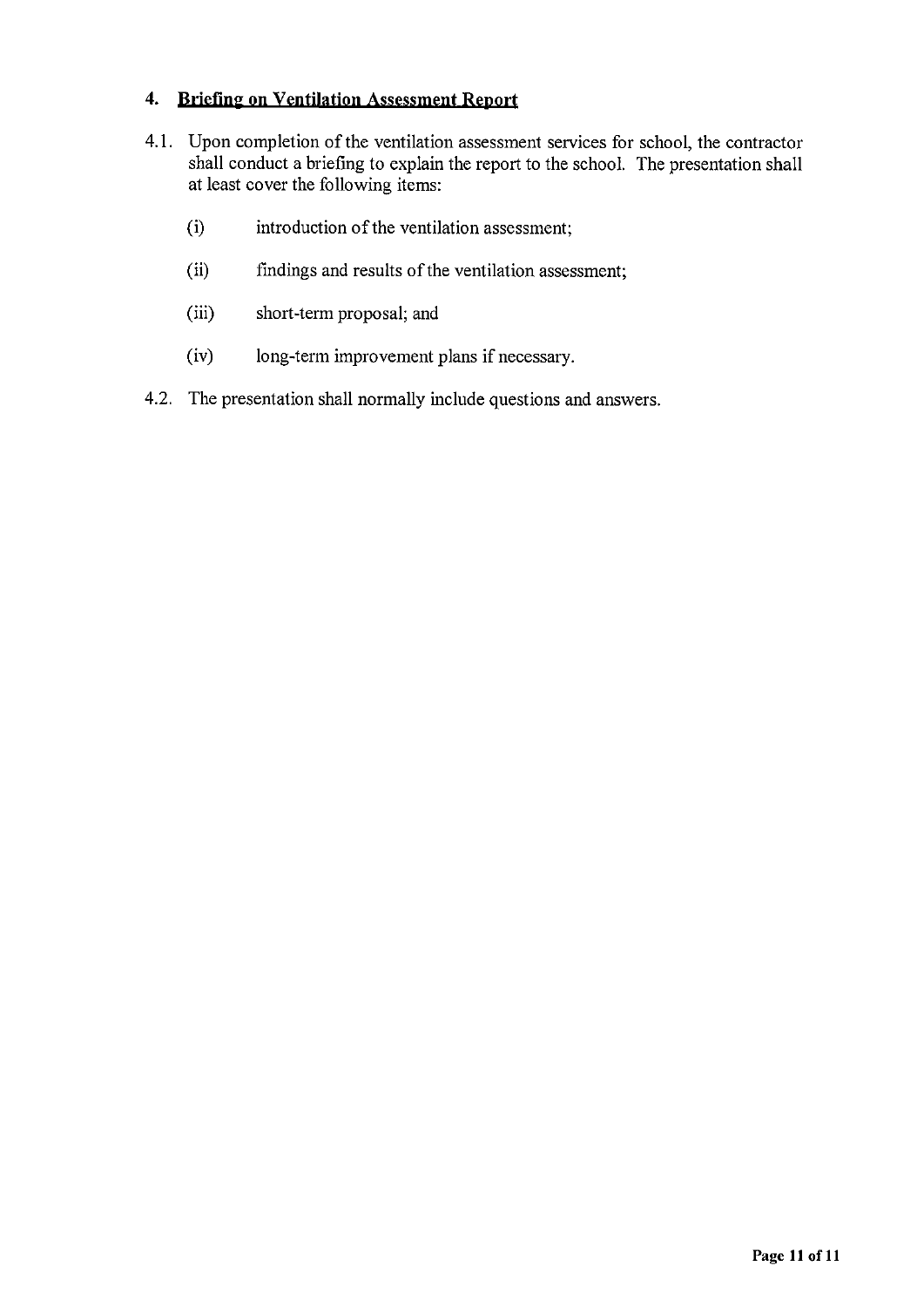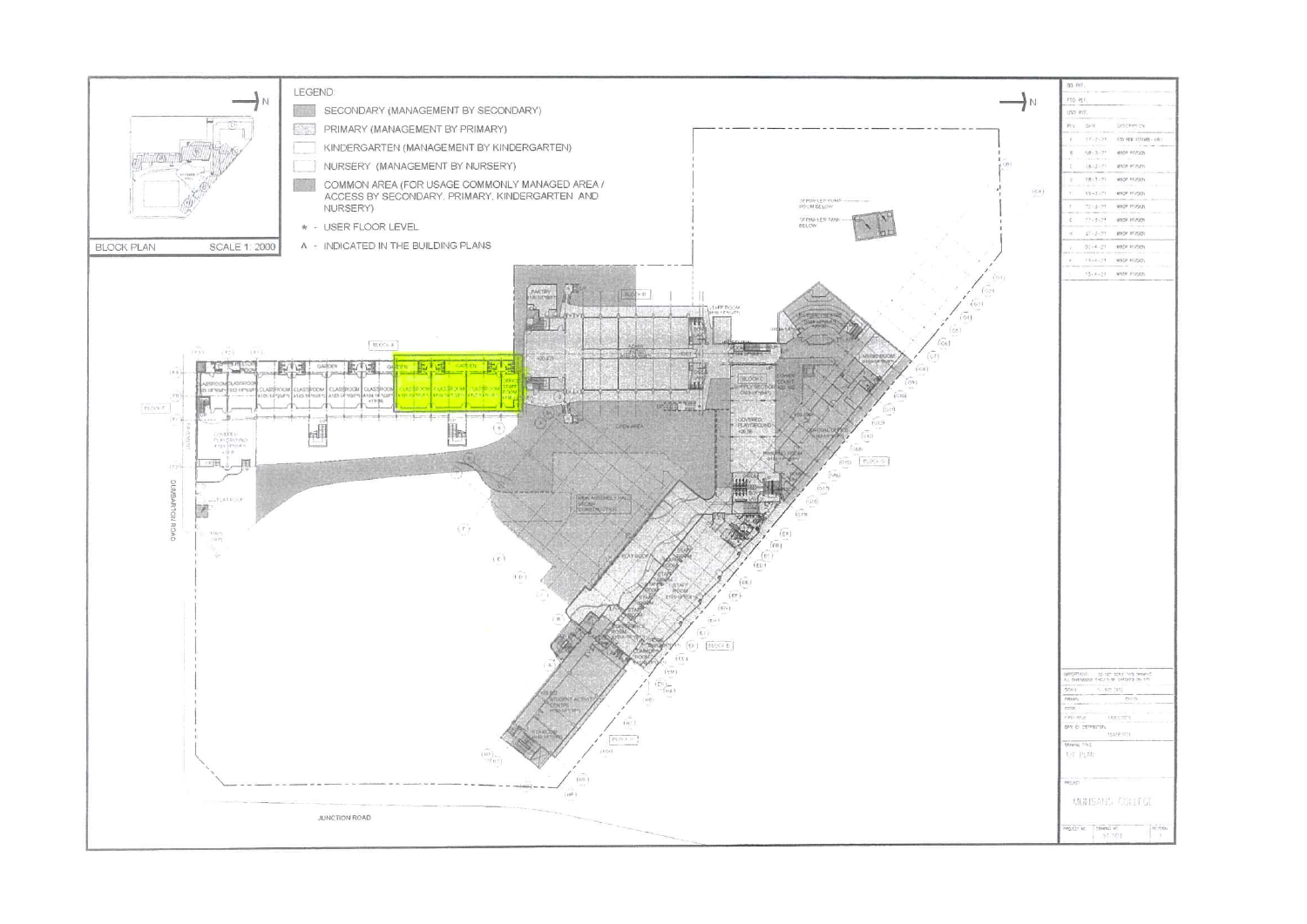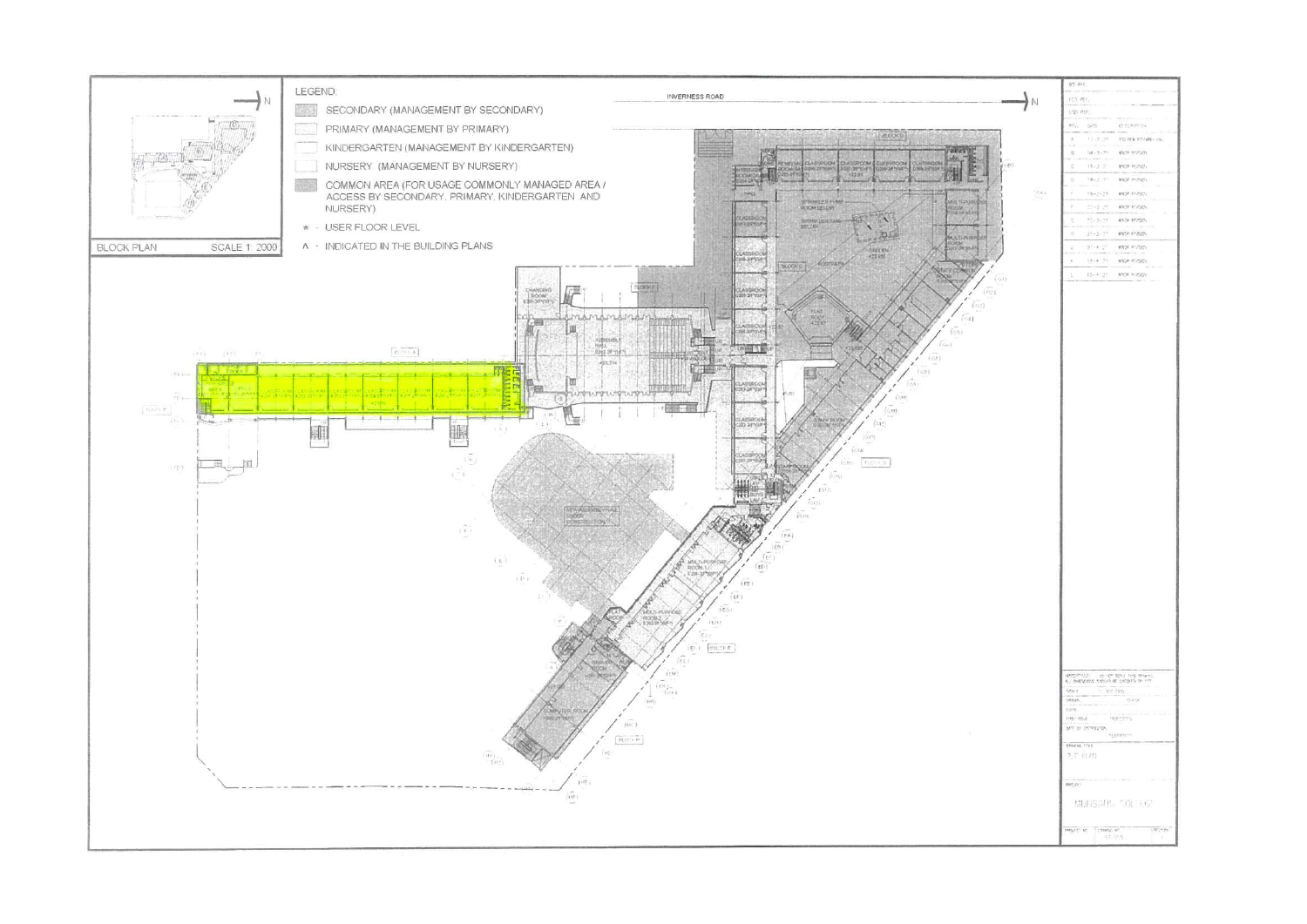